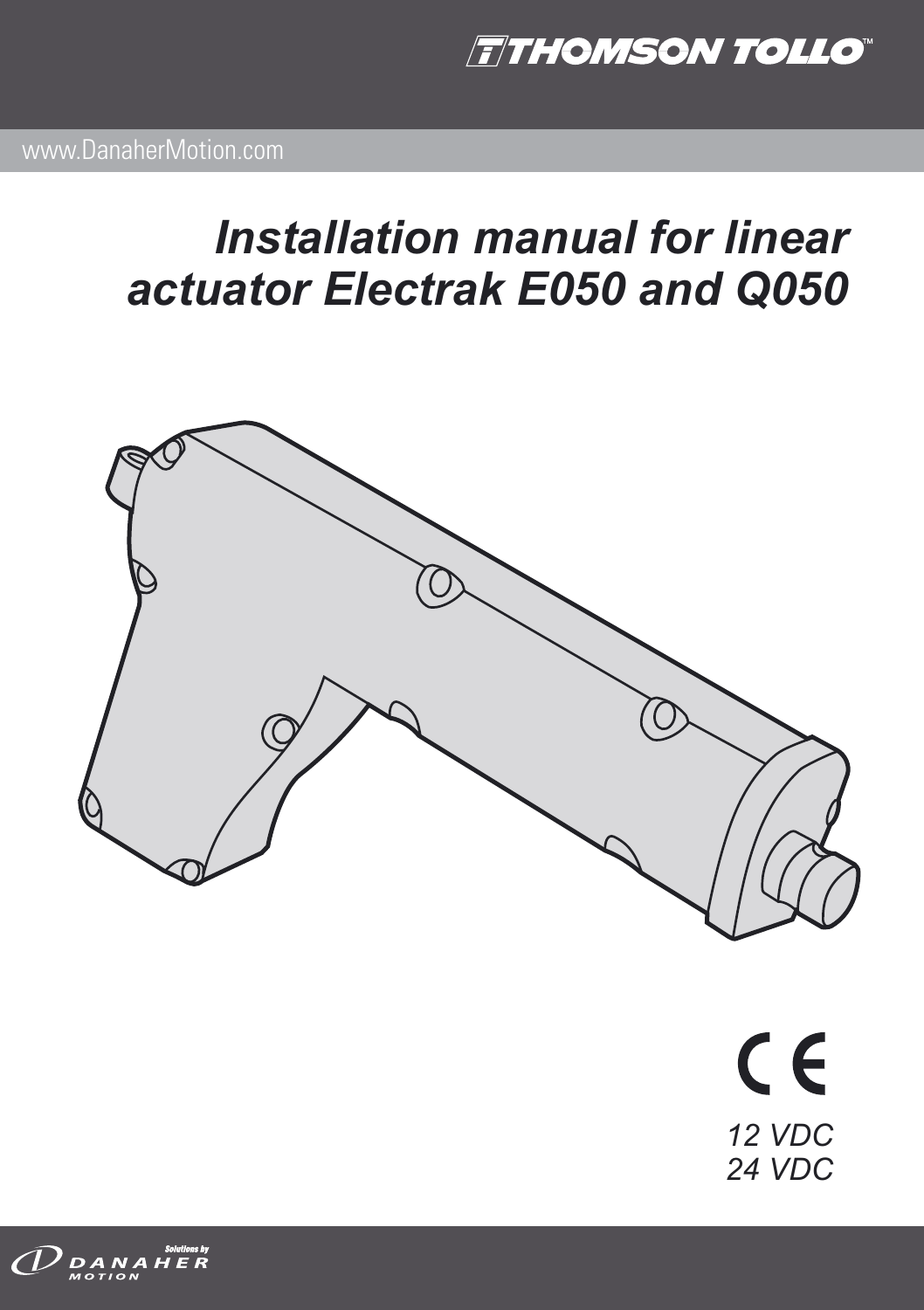## *Basic mounting rules*

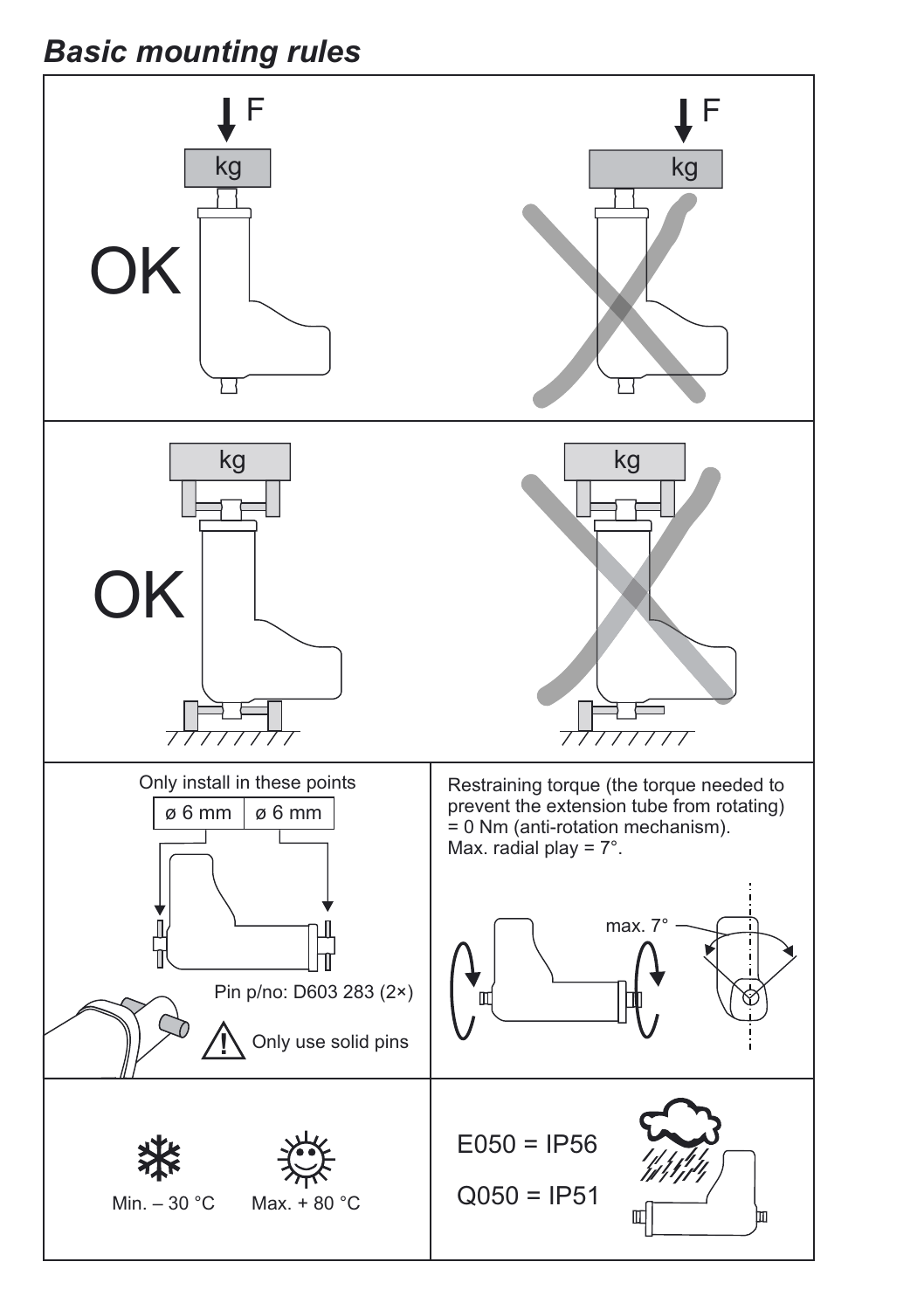### *Connection of actuator (with or without internal limit switches)*



# *Connection of potentiometer (option\*\*)*



### *Wire cross section*



\*\* see last page

*CAUTION! Always turn the power off before working on the actuator.*